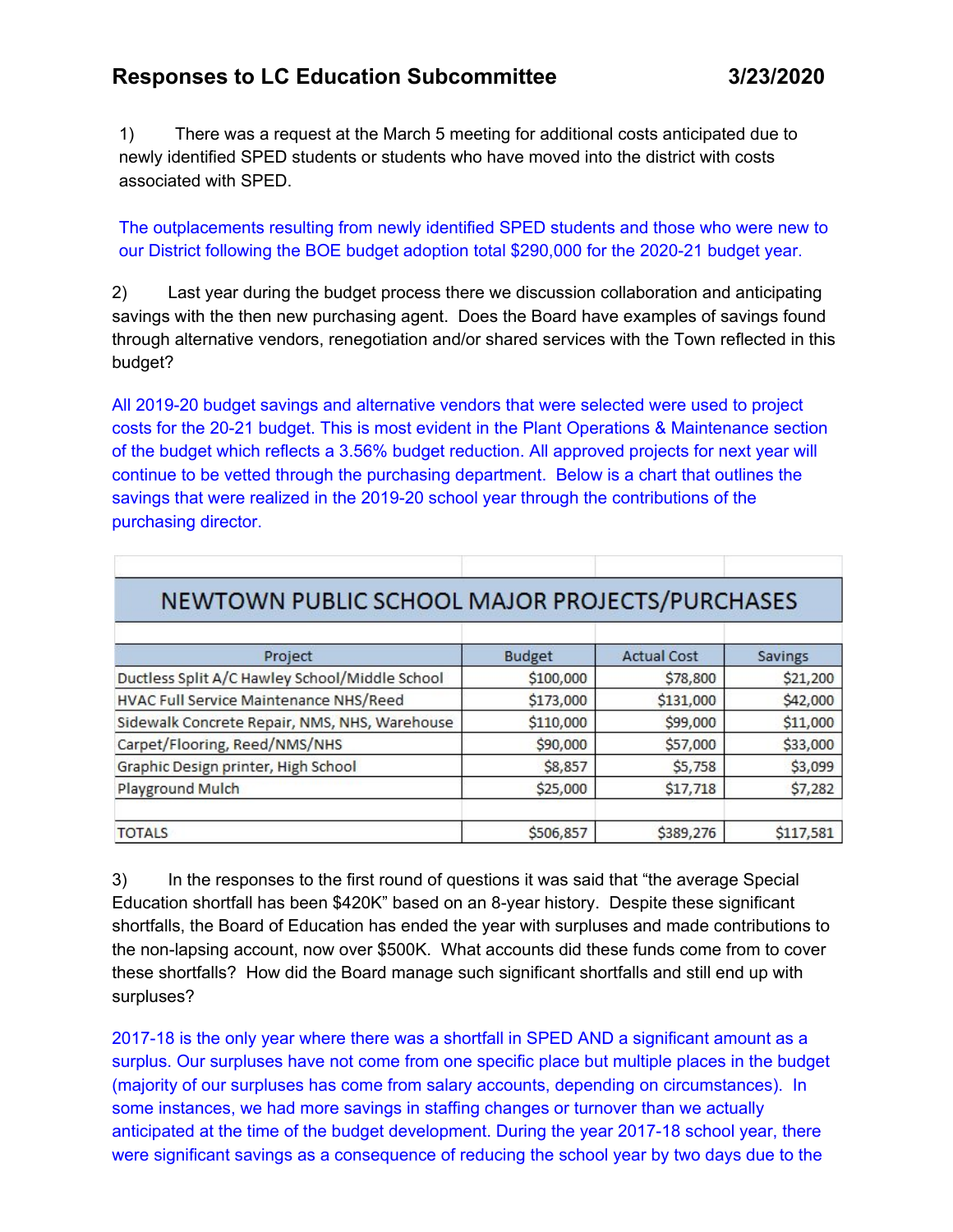snow storms and tornado. This is only one example of balances that may be produced in any given year (post budget adoption).

In 2017-18, the year in which there was a shortfall in SPED AND a significant balance, the Town added more than \$313,236 for the move of the ASSO program to the Board of Education. We also put an early "freeze" on the budget due to the anticipated shortfall in SPED and potential cuts to education State aid. The Council added \$1,031,481 later in the year. This is how and why the BOE could end with a surplus while still showing a shortfall in an area such as SPED.

Currently, and with the uncertainty of the given year and the Pandemic, there will be these same examples of unanticipated balances at the end of the fiscal year. Now while there may also be costs incurred, this could potentially end with the BOE requesting any expenditure balances be deposited into the Non-lapsing. However, we are in the process of working on a more detailed plan for use of such funds so that it benefits the District (and taxpayers) by paying for capital and nonrecurring expenses.

| <b>Money Remaining at the End of the Budget Year</b> |                        |                      |                        |                      |                      |  |  |  |
|------------------------------------------------------|------------------------|----------------------|------------------------|----------------------|----------------------|--|--|--|
|                                                      | 2014-15                | 2015-16              | 2016-17                | 2017-18              | 2018-19              |  |  |  |
| <b>BOE Balance</b><br>(% of Operating Budget)        | \$12,909<br>$(0.01\%)$ | \$2,533<br>$(0.0\%)$ | \$97,942<br>$(0.13\%)$ | \$276,038<br>(0.38%) | \$328,772<br>(0.43%) |  |  |  |
| <b>SPED balance</b>                                  | (\$409,93)             | (\$1,096,017)        | \$58,727               | (\$1,269,529)        | *\$60,344            |  |  |  |

4) a) BOE Chair Michelle Ku has made comments on her social media page comparing the non-lapsing account to the Town's fund balance. Can you confirm the intent of the non-lapsing account to be used as a hedge against future unforeseen expenses?

The framing of what has been said about the Education Non-Lapsing account, the Town Fund Balance and the Non-Lapsing account being used as a hedge is not accurate. Nonetheless, to answer the question, the intent of the use of funds in the Education Non-Lapsing account depends on which part of the fund you are referring to.

The Education Non-Lapsing Account is fairly new, and it has two parts: 1) Capital and Non-Recurring and 2) Special Education "Self-Insurance".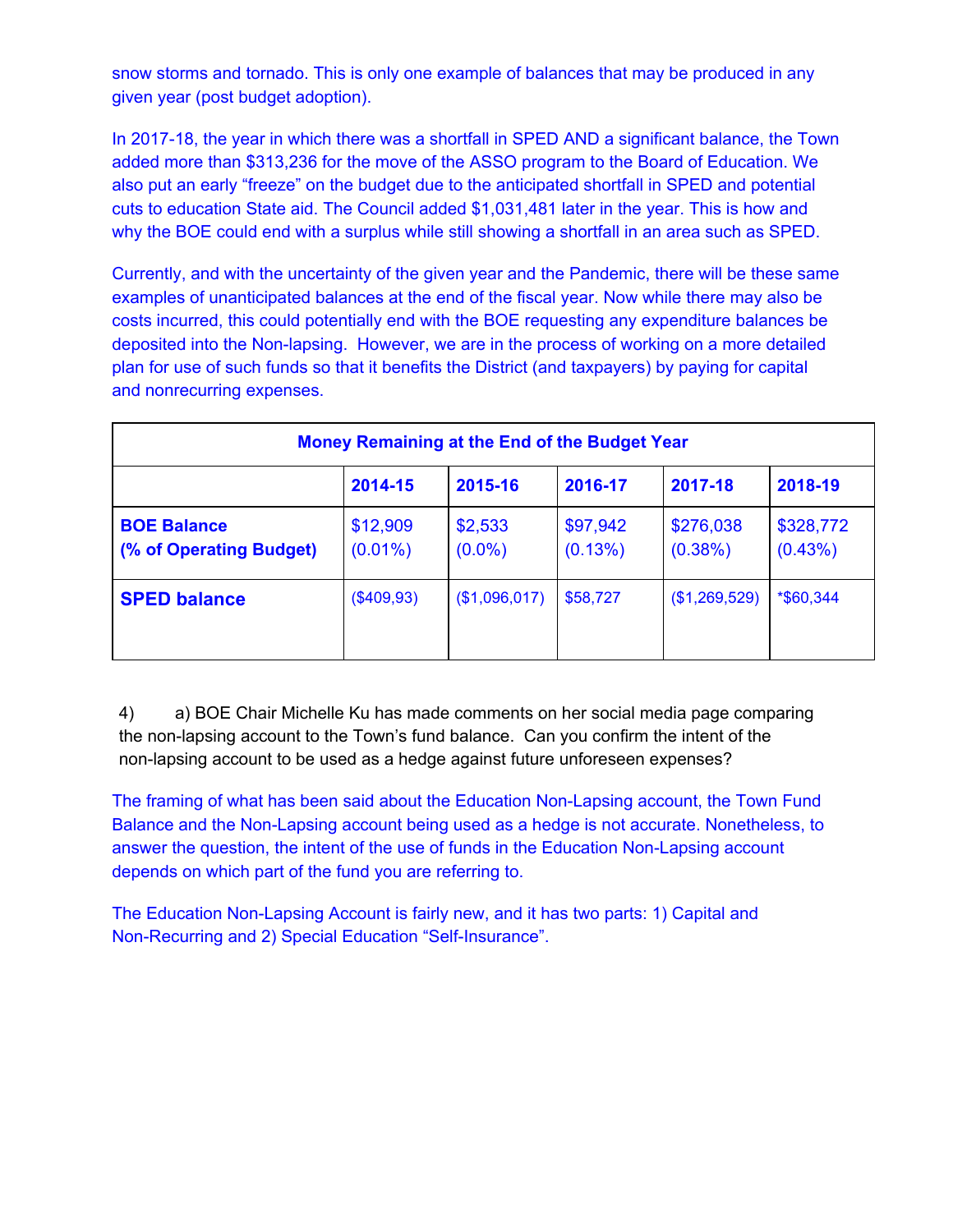## The 2 Parts of the **Education Non-Lapsing Fund**



The SPED self-insurance part of the fund was intended, as you say, to be used solely as a hedge against unforeseen expenses in the SPED budget. It currently holds \$63,000.

The capital and non-recurring part of the Education Non-Lapsing Fund, however, is not solely for unanticipated expenses:

It is a continuing fund where year-end expenditure balances enable the BOE to acquire capital assets or invest in capital improvements.

Additionally, the fund could be used for long-term planning for CIP items, particularly if the BOE was able to budget annual contributions (otherwise, it would be difficult to predict when sufficient funds would be available).

The Education Non-Lapsing Fund could be used in the event that an unanticipated education capital or non-recurring expense occurred - such as an oil spill, a lightning surge protection system, costs associated with storms and snow removal, the Head O'Meadow generator replacement, or 12/14 expenses - but if the fund is to be used as it was originally intended, "to allow the BOE to save incrementally", the fund should not be exclusively used as a contingency reserve. The balance is completely dependent on the surplus at the end of the year, thus making it difficult to rely on the fund to plan for future projects. Although the fund has existed for 6 years, the BOE has accumulated a total of \$457,629 (0.6% of the current annual budget).

4 b) Given the Board has also stated that it knows the average Special Education shortfall, therefore why does the board need an annual special education contingency fund when it has historical data on rate increases and the surpluses past unused funds have been placed in the non-lapsing account to cover deficiencies?

In 2018, the BOE adopted a resolution to define a SPED contingency line within the BOE budget and to designate that any remaining funds be requested to be deposited into the Education Non-Lapsing Fund and designated for special education. The line is established to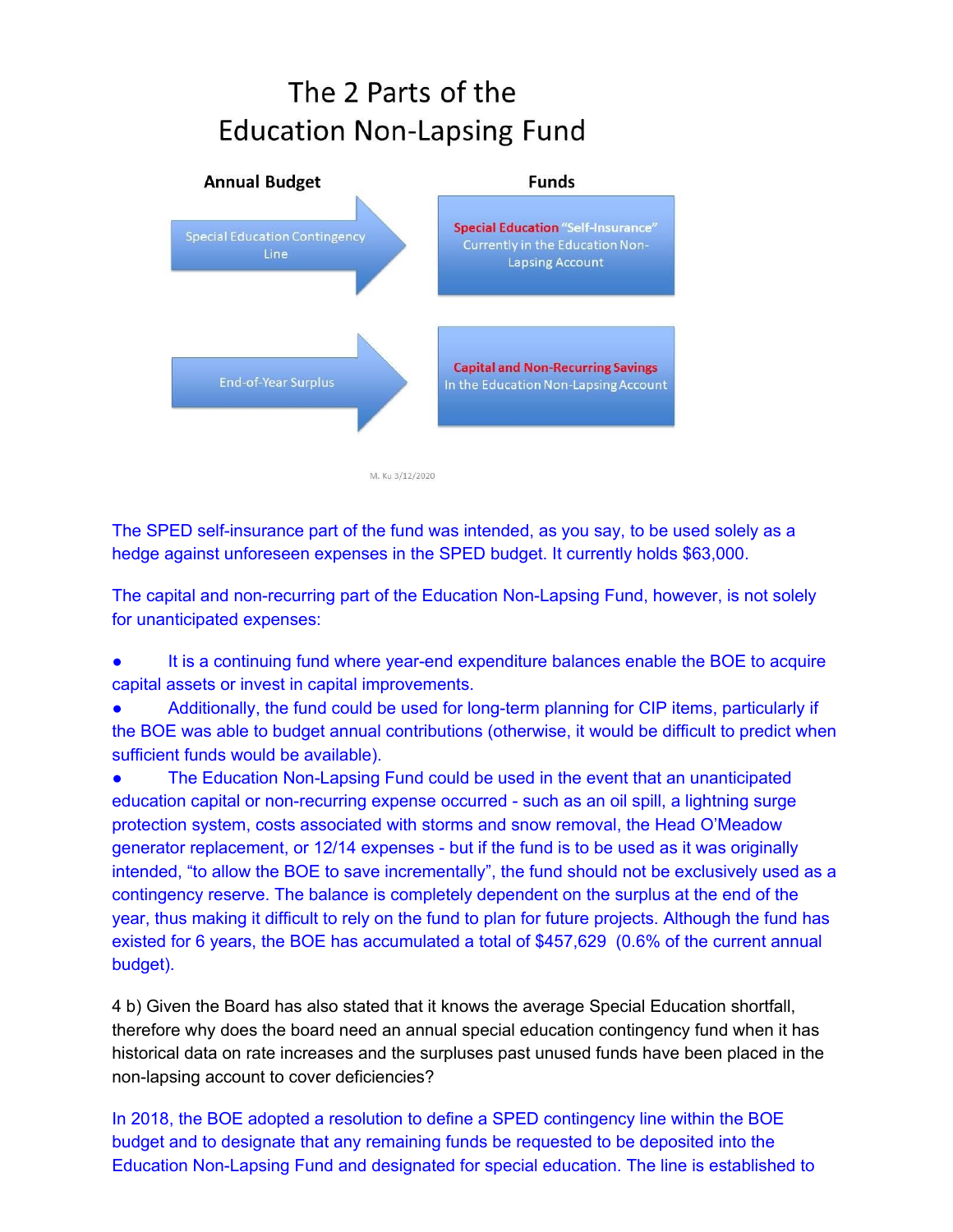provide for unforeseen costs that may arise during the year. Given the historical volatility in the special education budget, the \$100K contingency is not adequately funded.

The first year that the SPED contingency line was implemented was 2018-19. There was \$60,344 surplus in the SPED budget at the end of 2019 (the contingency contributed to this surplus), and \$328,772 (0.43% of the budget) was deposited in the education non-lapsing account. In the fiscal year ending 2019, the SPED actual spend exceeded the budget. Some of the excess was paid for through the contingency line and the remainder was paid for by transfers from other areas that were under budget: Magnet school tuition and secondary (VoAg, ACES, CES and Regional tuition).

As of the last financial report, the 2019-20 SPED costs were anticipated to run in excess of the budget and the contingency line.

The Board of Education plans to address long term fiscal planning and further define the accounts. We will be having conversations (to include BOF) about the Education Non-Lapsing Fund and the Special Education Monies in the near future.

5) Last year during the April 3rd Council meeting, we again discussed the BOE developing a long-term plan, including identifying and realizing opportunities with respect to declining enrollment. Has such a plan been developed?

This is a familiar theme, but it is not clear whether it is a request to reopen the discussion of closing a school or to entertain discussion about filling the space with other programs with educational and/or financial benefits.

In the first instance, the Board of Education has exhausted the discussion about closing a school for the near future. It has been considered on three different occasions with completely different committee make-ups, and hundreds of people from the community weighing in, with the overwhelming majority asking that a school not be closed. The most financially beneficial and logistically possible window of time for closing a school coincided with the building of a new school (Sandy Hook Elementary) and the recovery of the community from a tragedy.

In the second instance, there have been a couple of programs that have been brought into free space in the buildings which have benefited the students:

- The school-based health clinic was established in the Middle School in 2016
- A day-care program for staff in the district occupies a space in the lower level of Reed school and was established in 2015
- And before the Community Center opened in 2019, the Transition Program (now called Newtown Community Partnership) was centralized at the Newtown Middle School. Students from out-of-district take part in this program and we are provided revenue from these students as a result (currently we have 3 out-of-district students, which account for \$82,500 in tuition revenue and another \$7,500 total for summer school, and then additional costs are charged for students to have 1-1 job coaches (billed at \$21.00 an hour).

In January 2016, the BOE directed the then Superintendent to create a District Facilities Committee and provide a report to the Board "regarding next steps for potential future usage by BOE for existing school facilities/spaces made available due to declining enrollment." This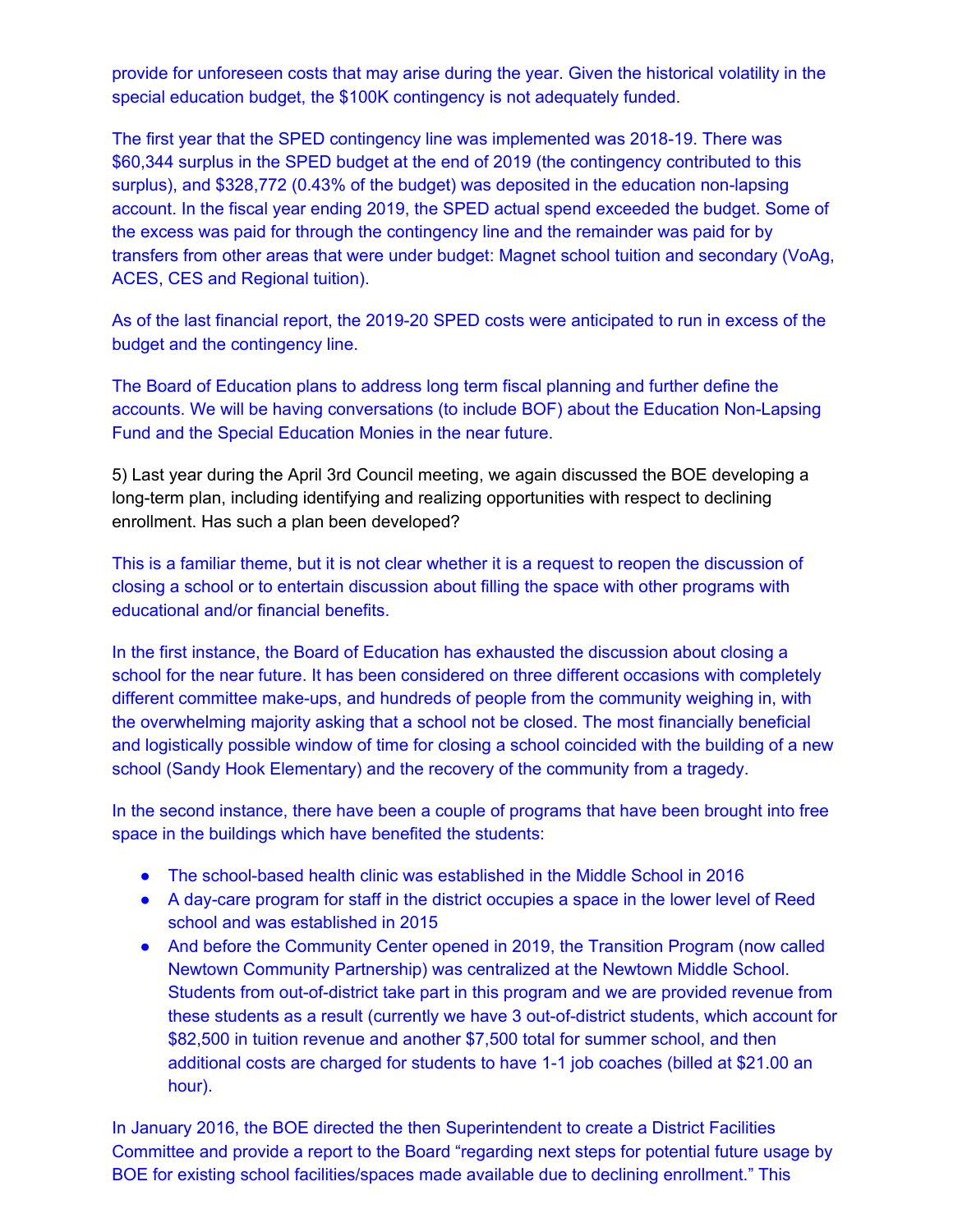District Facilities Committee came up with several options. The programs were considered based on compatibility with an educational setting, parking, safety and security, sustainability, enhancement of the community partnership, and cost- and/or educational-benefit. Ideas from the committee included moving the Central Office, expanding an engineering program, creating maker-spaces, expanding the transitions program and opening it to outside districts, opening a center of excellence for special education, expanding on an XQ proposal. Other ideas brought up have included reinstating the nurtury program at the high school, moving the senior center and moving the Children's Adventure Center. Each of these ideas had one or more aspects that ultimately prevented the pursuit of the concept.

If there are other specific ideas that have not been considered, we welcome the suggestions.

6) Beyond reduction in force, what other steps has the board of education taken to capitalize on the opportunities created by overall enrollment being down so far from the peak and our buildings being more than 30% under capacity with respect to state guidelines? Are any plans in the works? If so what are they?

The reduction in staff is commensurate with the decline in enrollment and provides significant savings. How closely the buildings are filled to capacity varies depending on the school and is dynamic. You are correct that none of the buildings are filled to capacity (we are not sure what you mean by "state guidelines" or where the 30% figure comes from), but given that enrollment moves as waves of peaks and valleys through the schools - being at a peak in the high school at the same time as being at a low in the elementaries - any alternative uses of space would have to be temporary. As noted in the answer to the previous question, discussions have occurred, and ideas explored, some of which have come to fruition.

Despite the decreases in enrollment, we are utilizing space for needed programs at the secondary level. For example, we have the SAIL alternative program at the HS, which utilizes two major classroom spaces including the former nurtury space. This same program will be added to the Middle School next year and will utilize space that is open. By reducing two cluster teachers and adding a 6 person team at the MS, we will still utilize most of the space. At the elementary schools, space has been filled by support rooms, a mindfulness room, and other newer programs, such as the SEAL (SPED) program at Hawley. Sandy Hook includes the pre-school which has grown, and all elementaries are on the uptick regarding enrollment.

Space has been an issue at most schools in earlier years, so there is very little space open or unused. This past year, I had every principal color code schools maps so we could determine the amount of usable space or space that has been repurposed. Even in schools with declining enrollment, other programs (like those mentioned above) have taken up space that was not needed prior. We also have new mindfulness rooms for our SEL (Social/Emotional) programs that are used by ALL students.

7) In past years with respect to state budgeting requirements, we were told Newtown was exempted by the state because we ranked in the top 10% of districts by the metric of Connecticut State Department of Education's (CSDE) Accountability Index. Is Newtown still in the top 10%? If not, where do we rank?

The state modified the Minimum Budget Requirement calculation in 2019 and now provides a worksheet for every district. The 2020-21 worksheet is not available yet. The index is based on many factors including a performance index, growth, chronic absenteeism,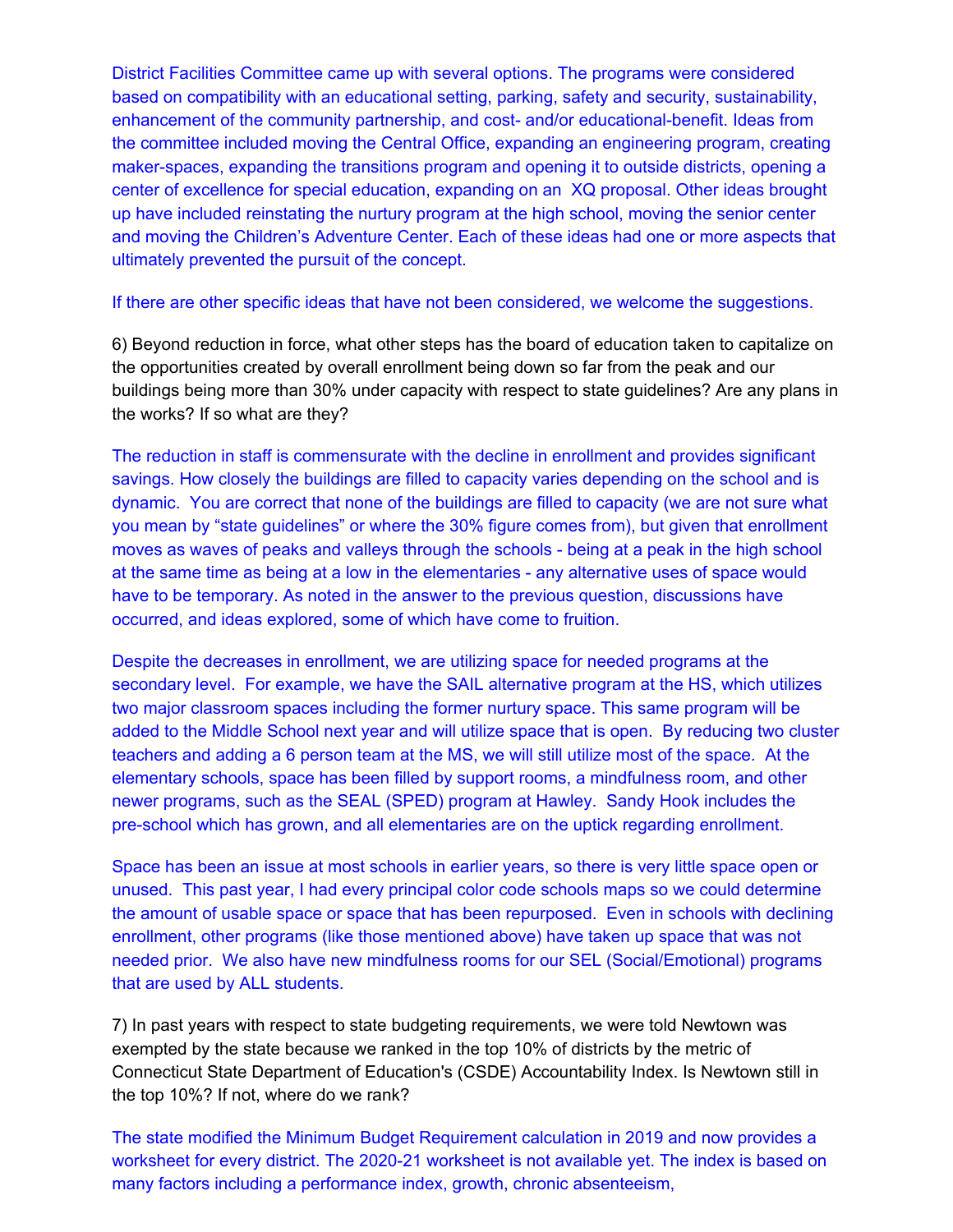College-and-Career-Readiness course-taking, 4-yr graduation rate, 6-yr graduation rate, postsecondary entrance and physical fitness. Where Newtown ranks relative to other districts varies significantly from one year to the next, and the most recent data is from 2018-19. Newtown fell in the top quartile in the State with respect to the Accountability Index. However, the calculation regarding MBR is multi-faceted. See the Chart Below.

|                                                                                                                                                                                                  | CONNECTICUT STATE DEPARTMENT OF EDUCATION<br>BUREAU OF FISCAL SERVICES<br>2019-2020 MINIMUM BUDGET REQUIREMENT (MBR)<br>K-12 DISTRICTS |  |
|--------------------------------------------------------------------------------------------------------------------------------------------------------------------------------------------------|----------------------------------------------------------------------------------------------------------------------------------------|--|
| DISTRICT CODE 97<br>DISTRICT NAME NEWTOWN<br>ITEM #                                                                                                                                              |                                                                                                                                        |  |
| 1. 2018-19 FINAL BUDGETED APPROPRIATION(ED012)*:                                                                                                                                                 | 76,054,231                                                                                                                             |  |
| 2. MAXIMUM EFFICIENCY CAP (Item 1 x .5%):                                                                                                                                                        | 380,271                                                                                                                                |  |
| 3. RESIDENT STUDENT DEDUCTION** (See Below):                                                                                                                                                     | 1,548,969                                                                                                                              |  |
| 4. DESIGNATED HIGH SCHOOL DEDUCTION:                                                                                                                                                             | 0                                                                                                                                      |  |
| 5. 2019-2020 BUDGETED APPROPRIATION(ED012):                                                                                                                                                      | 78, 104, 410                                                                                                                           |  |
| 6. 2019-2020 NON-ALLIANCE DISTRICT INCREASE/DECREASE:                                                                                                                                            | $-49,020$                                                                                                                              |  |
| 7. SAVINGS REALIZED THROUGH EFFICIENCIES;<br>(Supplied by the district and approved by the commissioner)                                                                                         | $\circ$                                                                                                                                |  |
| 8. PRELIMINARY EFFICIENCY DEDUCTION (Item 7 x 50%):                                                                                                                                              | $\circ$                                                                                                                                |  |
| 9. EFFECIENCY DEDUCTION (Lessor of Item 2 or Item 8):                                                                                                                                            | $\circ$                                                                                                                                |  |
| 10. CLOSED SCHOOL DEDUCTION:<br>(Supplied by the district and approved by the commissioner)                                                                                                      | 0                                                                                                                                      |  |
| 11. CATASTROPHIC EVENT LOSS DEDUCTION:<br>(Supplied by the district and approved by the commissioner)                                                                                            | 0                                                                                                                                      |  |
| 12. 2019-2020 MBR<br>(Item 1 - Item 3 - Item 4 + Item 6 - Item 9 - Item 10 - Item 11):                                                                                                           | 74, 456, 242                                                                                                                           |  |
| 13. 2019-2020 MBR OVERAGE/SHORTAGE (Item 5 - Item 12):                                                                                                                                           | 3,648,168                                                                                                                              |  |
| 14. 2019-2020 MBR COMPLIANCE:<br>(YES if Item 13 is Greater than or Equal to Zero)                                                                                                               | YES                                                                                                                                    |  |
| * For districts failing to meet their MBR in the previous year Item 1<br>equals their previous year's MBR                                                                                        |                                                                                                                                        |  |
| ** A. DECREASE IN RESIDENT STUDENTS<br>B. 2017-18 NET CURRENT EXPENDITURES<br>C. 10/2017 RESIDENT STUDENTS<br><b>D. RESIDENT STUDENT DEDUCTION</b><br>$((Item B / Item C) \times 50$ % X Item A) | $-184.04$<br>74,996,235<br>4, 455.32<br>1,548,969                                                                                      |  |

8) In the Feb 20, 2020 BOF minutes, the SAT data is given in comparison to the DERG, can we get the same comparative data for the results on page 24 and 25, Smarter Balanced Summative Assessment - Math, and Smarter Balance Summative Assessment - ELA as it relates to our peers in our DERG and not just the state?

We put comparisons for SBAC together on our own as this is discouraged by the State and not provided, since these tests are now used primarily for measuring "internal growth and